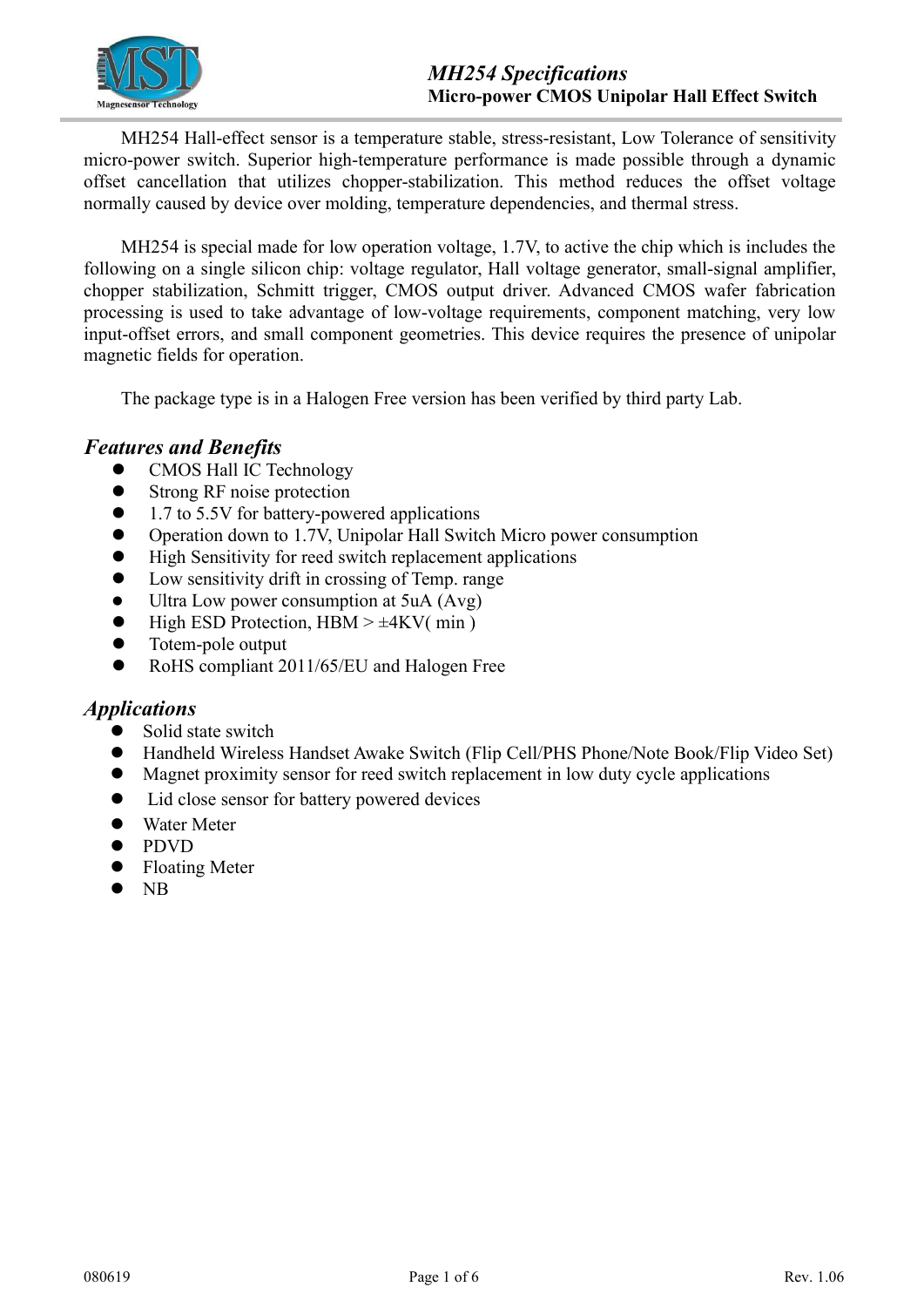

#### *Ordering Information*



| Part No. | <b>Temperature Suffix</b>                     | <b>Package Type</b> |
|----------|-----------------------------------------------|---------------------|
| MH254EUA | E (-40 <sup>o</sup> C to + 85 <sup>o</sup> C) | $UA(TO-92S)$        |
| MH254EST | E (-40 <sup>o</sup> C to + 85 <sup>o</sup> C) | $ST(TSOT-23)$       |
| MH254ESQ | E (-40 <sup>o</sup> C to + 85 <sup>o</sup> C) | SQ (QFN2020-3)      |
| MH254ESS | E (-40 <sup>o</sup> C to + 85 <sup>o</sup> C) | SS(QFN1x1x4L)       |

*Custom sensitivity selection is available by MST sorting technology*

## *Functional Diagram*



Note: Static sensitive device; please observe ESD precautions. Reverse V<sub>DD</sub> protection is not included. For reverse voltage *protection, a*  $100 \Omega$  *resistor in series with*  $V_{DD}$  *is recommended. MH254, HBM > ±4KV which is verified by third party lab.*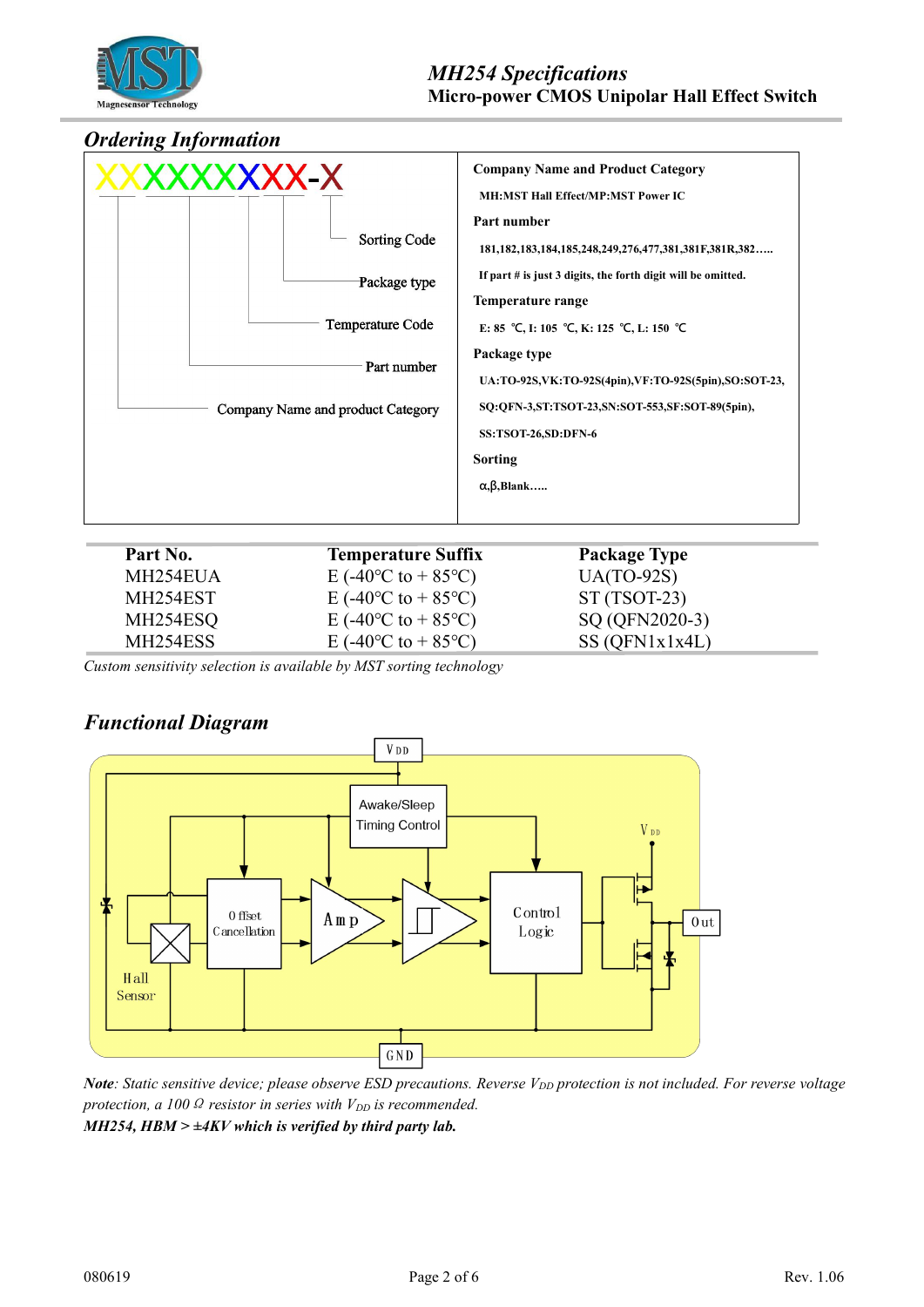

## *Absolute Maximum Ratings At(Ta=25*℃)

| <b>Characteristics</b>                                   |                             | <b>Values</b>   | Unit               |  |
|----------------------------------------------------------|-----------------------------|-----------------|--------------------|--|
| Supply voltage, $(V_{DD})$                               |                             | 6               |                    |  |
| Output Voltage, (Vout)                                   |                             | 6               | V                  |  |
| Reverse Voltage, $(V_{DD})$ $(V_{OUT})$                  |                             | $-0.3$          | V                  |  |
| Magnetic flux density                                    |                             | Unlimited       | Gauss              |  |
| Output current, $(I_{OUT})$                              |                             | 5               | mA                 |  |
| Operating temperature range, $(Ta)$                      |                             | $-40$ to $+85$  | $\rm ^{\circ}C$    |  |
| Storage temperature range, $(T_s)$                       |                             | $-65$ to $+150$ | $\rm ^{\circ}C$    |  |
| Maximum Junction Temp, $(Ti)$                            |                             | 150             | $\rm ^{\circ}C$    |  |
| <b>Thermal Resistance</b>                                | $(\theta_{JA})$ ST/UA/SQ/SS | 310/206/540/540 | $\rm ^{\circ} C/W$ |  |
|                                                          | $(\theta_{JC})$ ST/UA/SQ/SS | 223/148/390/390 | $\rm ^{\circ} C/W$ |  |
| Package Power Dissipation, (P <sub>D</sub> ) ST/UA/SQ/SS |                             | 400/606/230/230 | mW                 |  |

*Note: Exceeding the absolute maximum ratings may cause permanent damage. Exposure to absolute maximum rated conditions for extended periods may af ect device reliability.*

## *Electrical Specifications*

| DC Operating Parameters: $Ta=25 \text{ °C}$ , $V_{DD}=1.8V$ |  |  |
|-------------------------------------------------------------|--|--|
|-------------------------------------------------------------|--|--|

| <b>Parameters</b>              | <b>Test Conditions</b> | Min           | <b>Typ</b> | <b>Max</b> | <b>Units</b>  |
|--------------------------------|------------------------|---------------|------------|------------|---------------|
| Supply Voltage, $(V_{DD})$     | Operating              | 1.7           |            | 5.5        | <b>Volts</b>  |
|                                | Awake State            |               | 1.5        | 3          | mA            |
| Supply Current, $(I_{DD})$     | Sleep State            |               | 3.5        | ┑          | μA            |
|                                | Average                |               | 5          | 10         | μA            |
| Output Leakage                 | Output off             |               |            |            | uA            |
| Output High Voltage, (VOH)     | $IOUT=0.5mA(Source)$   | $V_{DD}$ -0.2 |            |            | V             |
| Output Low Voltage, $(V_{OL})$ | $IOUT=0.5mA(Sink)$     |               |            | 0.2        | V             |
| Awake mode time, $(Taw)$       | Operating              |               | 40         | 80         | uS            |
| Sleep mode time, $(T_{SL})$    | Operating              |               | 40         | 80         | mS            |
| Duty Cycle, $(D, C)$           |                        |               | 0.1        |            | $\frac{0}{0}$ |
| Electro-Static Discharge       | <b>HBM</b>             | 4             |            |            | <b>KV</b>     |

# *MH254EST/UA/SQ/SS Magnetic Specifications*

*DC Operating Parameters*:*Ta=25℃, VDD=1.8V*

| <b>Parameter</b>          | <i><b>Symbol</b></i> | <b>Test Conditions</b>                       | Min.  | Tvp.  | Max.  | <b>Units</b> |
|---------------------------|----------------------|----------------------------------------------|-------|-------|-------|--------------|
| <b>Operating</b><br>Point | BoP                  | N pole to branded side, $B > BOP$ , Vout On  | $-50$ | $-30$ |       | Gauss        |
| <b>Release Point</b>      | $B_{RP}$             | N pole to branded side, $B < BRP$ , Vout Off |       | $-20$ | $-10$ | Gauss        |
| <b>Hysteresis</b>         | $\rm{B}_{HY}$        | $ BOPx - BRPx $                              |       | 10    |       | Gauss        |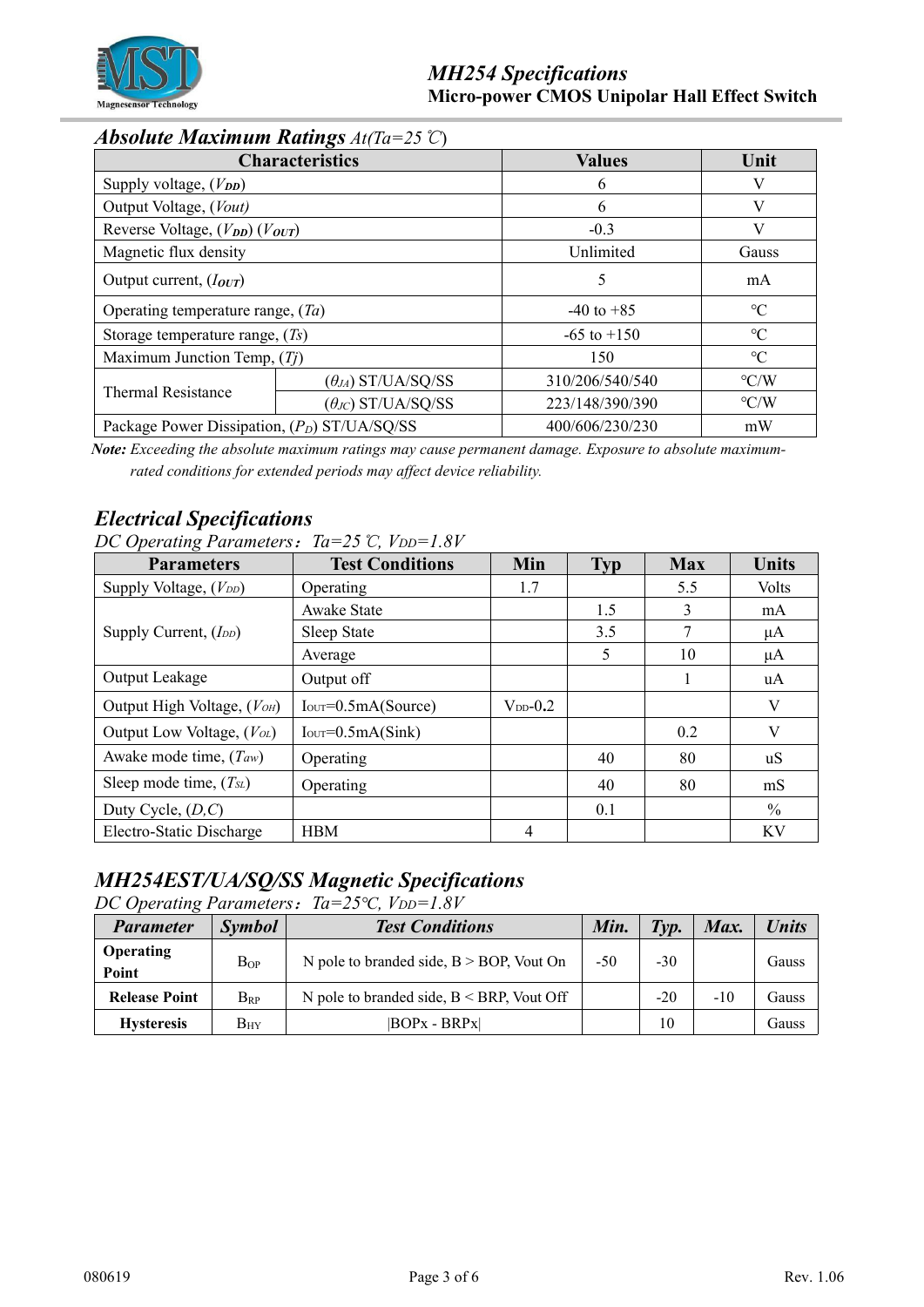

# *Typical application circuit*



# *Sensor Location, package dimension and marking* **ST Package(TSOT-23) Hall Plate Chip Location**



#### **NOTES:**

- 1. PINOUT (See Top View at left:)
	- Pin 1 VDD
	- Pin 2 Output
	- Pin 3 GND
- 2. Controlling dimension: mm;

**(Top View) (Bottom view)**



#### **(For reference only)Land Pattern**

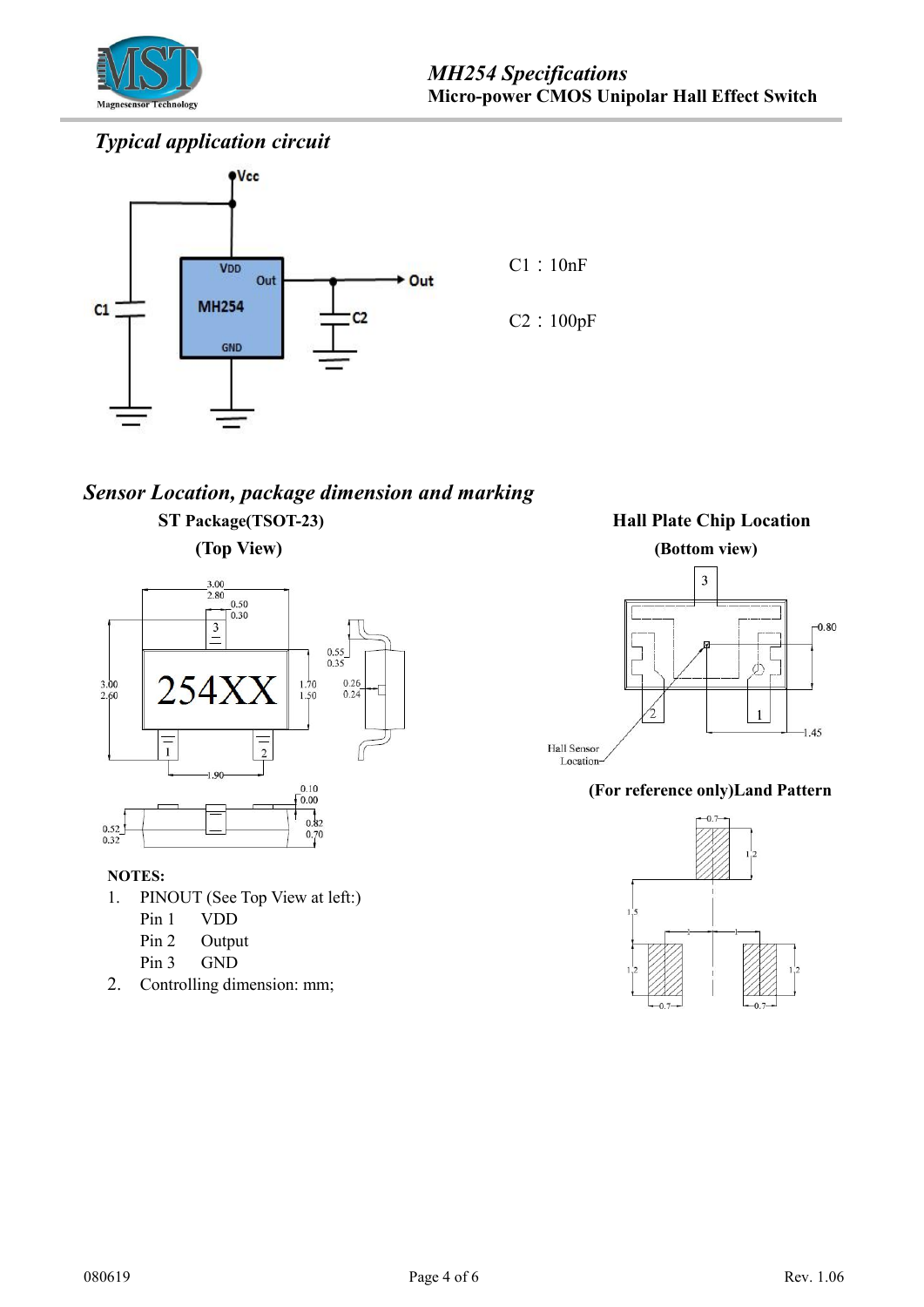

### *MH254 Specifications* **Micro-power CMOS Unipolar Hall Effect Switch**

**SS Package (DFN 1.0\*1.0)** (**Bottom View**)

**SQ Package (QFN2020-3)**

2.075 1.950

Pin1 dot

0.127

(**Top View**)

254

2.075 1.950



# **NOTES:**

- 1. Controlling dimension: mm
- 2. Leads must be free of flash and plating voids
- 3. Lead thickness after solder plating will be
- 0.254mm maximum  $4.$  PINOUT $\cdot$

| Pin No. | <b>Pin Name</b>         | <b>Function</b> |
|---------|-------------------------|-----------------|
|         | $\operatorname{V_{DD}}$ | Power Supply    |
| 2/5     | <b>GND</b>              | Ground          |
|         | NC                      |                 |
|         | Vout                    | Output          |

*5.* (For reference only)Land Pattern



# **Hall Plate Chip Location (Top view)**



#### **(For reference only)Land Pattern**



**NOTES:**

0.05

 $-0.00$ 

 $0.53$ 

- - Pin 1 VDD  $\rightarrow$
	- Pin 2 Output
	- Pin 3 GND  $\begin{bmatrix} 5 \end{bmatrix}$  |  $\begin{bmatrix} 5 \end{bmatrix}$
- 2. Controlling dimension: mm;
- 3. Chip rubbing will be 10mil maximum;
- 4. Chip must be in PKG. center.